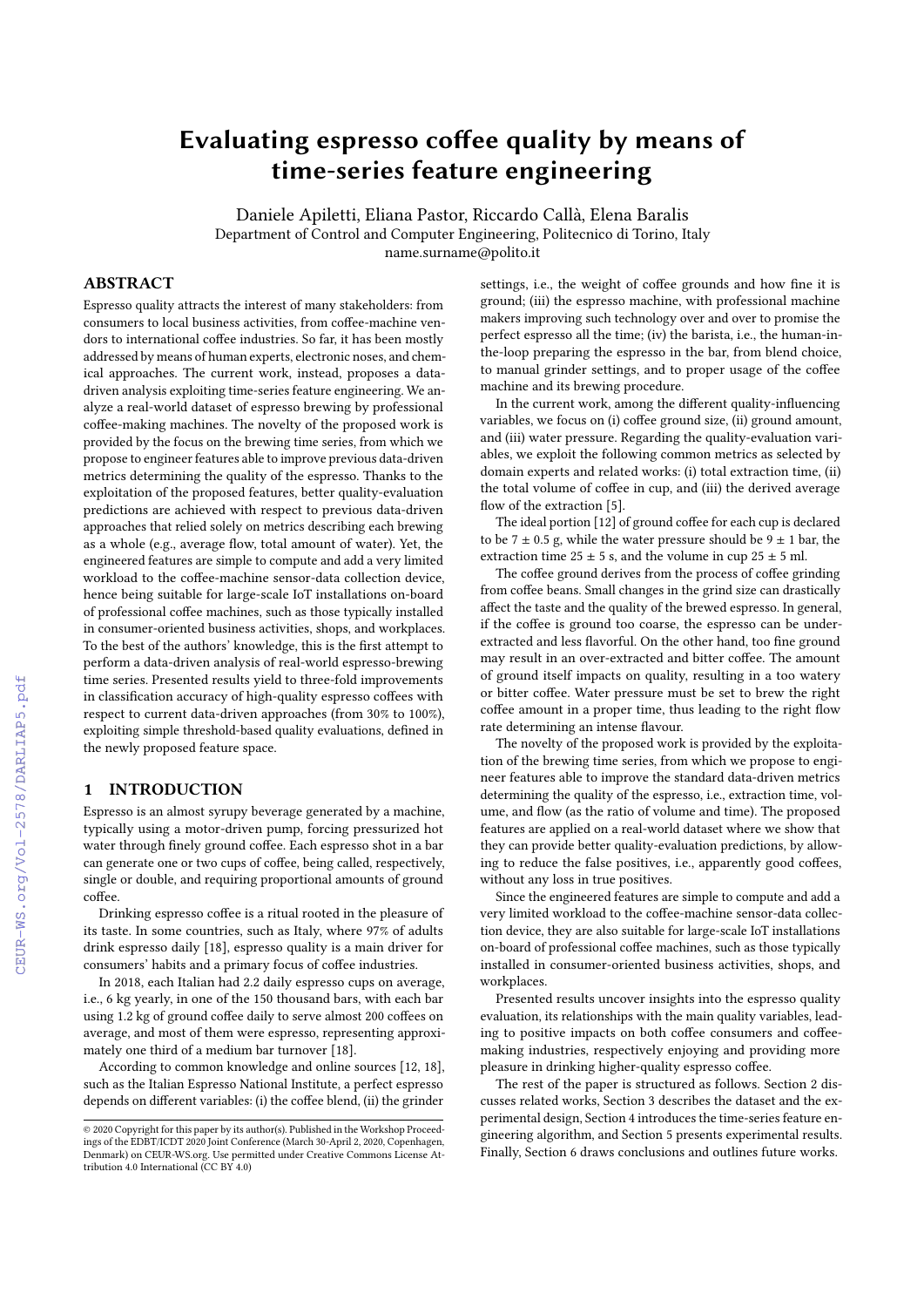## 2 RELATED WORK

Espresso quality assessment is traditionally performed with sensory analysis, the scientific discipline that statistically and experimentally analyze reactions to stimuli perceived through the human senses (sight, smell, taste, touch and hearing). Sensory evaluation is however time-consuming and affected by subjectiveness and low-reproducibility due to the human component.

Considering these limitations, objective analysis as chemical techniques, electronic noises and data-driven approaces are commonly exploited for coffee quality control. Different chemical techniques adopt Gas Chromatography (GC) and Mass Spectroscopy (MS) analysis. Several works study the effect of external variables (e.g. water pressure, water temperature) or of coffee characteristics on the final espresso quality. Some works are focused on the influence of water, as its composition, pressure [\[1\]](#page-5-0), temperature [\[2\]](#page-5-1) and of water pressure and temperature combined [\[6\]](#page-5-2). Others studies instead consider the impact of coffee features themselves, as the roasting conditions [\[19\]](#page-5-3) or the type of coffee and roast combined [\[3\]](#page-5-4).

However, GC and MS analysis often require a significant amount of time and human intervention. Many studies exploit Electronic Nose (EN) systems to overcome the complexity and cost of GS/MS techniques. An electronic nose is a device intended to mimic human olfaction. It consists of an array of chemical sensors for chemical detection and a pattern recognition system capable of identifying the specific components of an odor [\[11\]](#page-5-5). EN are frequently exploited for determining and discriminating coffee characteristics. Several works aim at determining the roasting degree [\[17\]](#page-5-6), using PCA and Neural Networks (NN) coupled with GRNN, while others focus on distinguishing coffee blends, exploting both NN [\[15\]](#page-5-7) and Support Vector Machines techniques [\[16\]](#page-5-8). EN systems are also used in conjunction with GS analysis, as in [\[14\]](#page-5-9), to characterize roasting degree and coffee beans from different countries. The analysis in [\[20\]](#page-5-10) studies espresso chemical attributes when the extraction time and grinding level are varied. The work emphasizes the importance of the first 8 seconds of the espresso brew, because in this range the major amount of organic acids, solids and caffeine are extracted. This result confirms the relevance of analyzing the entire trend of coffee extractions to characterize their quality.

Finally, data-driven approaches can be applied for large-scale and real-time espresso quality assessment, exploiting Internet of Things (IoT) sensors in place of the more sensitive and unstable EN devices. Recently, a data-driven approach that exploits association rule mining has been proposed to analyze the correlation of coffee-making machine parameters and espresso quality [\[5\]](#page-5-11). The work relies solely on metrics describing each espresso brewing as a whole (e.g., average flow, total amount of water). In the proposed work, instead, we focus on the brewing time series to fully characterize the coffee extractions.

Time series analysis is a popular and well-known approach in many application fields [\[10,](#page-5-12) [13\]](#page-5-13), from physiological data [\[4\]](#page-5-14) to energy and weather data [\[9\]](#page-5-15). However, in our work, we exploit a basic intuition on the time series trend and resort to feature engineering to avoid a direct analysis of the time series itself. Feature engineering from time series has been extensively addressed for different applications, as in [\[7\]](#page-5-16) for industrial one in the context of IoT and Industry 4.0, or for pattern matching of technical patterns in financial applications [\[8\]](#page-5-17).

With respect to the state of the art, the current work contributes by cleverly transferring known and simple time-series

feature engineering techniques into the espresso quality evaluation domain, leading to significant improvement in classification performance with respect to the state of the art. To the best of the authors' knowledge, this is the first attempt to perform a datadriven analysis of real-world espresso-brewing time series, as until now the focus has been limited to whole-extraction metrics.

## 3 DATASET DESCRIPTION

The dataset under analysis consists of real-world espresso brewing data. Since the dataset is provided by a leading coffee company, we cannot disclose exact details of the real-world settings (e.g., the coffee-machine maker and model, the precise location and name of the involved business activities). Each espresso extraction has been performed on professional coffee-making machines and the values of the quality-evaluation variables have been collected every 300 ms. In particular, our time series consist of the values of the amount of water at each time interval, as provided by flow-meter pulse counter, then deriving the instant flow rate (i.e., the ratio of the amount of water and the time).

Each extraction has been performed with specific values of the quality-influencing variables, hence allowing us to know the ground-truth labels of high-quality espresso coffees, i.e., those having all optimal settings for (i) coffee ground size, (ii) ground amount, and (iii) water pressure. An exhaustive set of coffees has been produced to observe the effect of non-optimal values on the espresso quality. For each quality-influencing variable, different values are considered: ground size can be coarse, optimal, or fine; ground amount can be high, optimal, or low; brewing water pressure can be high, optimal, or low. All possible combinations of the three external-variable values (e.g., optimal, high, low) have been included in the dataset, hence generating  $3^3 = 27$  possible input configurations. For each configuration among the 27 combinations of external variables (for instance: coarse ground size, optimal ground amount, and high water pressure), 20 espresso extractions have been performed. Experiments have been repeated on a professional coffee-making machine, generating a datasets consisting of 540 espresso extractions.

The domain-expert quality thresholds used in our experiments are as follows: espresso volume from 20–30 ml, extraction time from 20–30 s. The values have been selected according to public literature, e.g., those published by the Specialty Coffee Association of Europe [\[5,](#page-5-11) [12\]](#page-5-18). The flow rate thresholds derive from the above-mentioned ones, as the flow rate is the ratio of the volume by the time, hence obtaining the range 0.67–1.50 ml/s.

Given such thresholds, espresso extractions can be labelled with their quality assessment. Quality labels are *optimal*, too low or too high for each of the quality variables: volume, time, and flow. Table [1](#page-1-0) recaps the domain-based threshold values and corresponding labels.

<span id="page-1-0"></span>Table 1: Domain-based quality thresholds.

| Quality Variable Low               |              | Optimal                | High       |
|------------------------------------|--------------|------------------------|------------|
| extraction time (s)<br>volume (ml) | ~120<br>~120 | $[20-30]$<br>$[20-30]$ | >30<br>>30 |
| flow rate $(ml/s)$                 | <0.67        | $[0.67 - 1.50]$        | >1.50      |

The problem tackled by this work stems from the fact that analyzing the standard quality-evaluation variables without the additional time-series novel features, many false positives are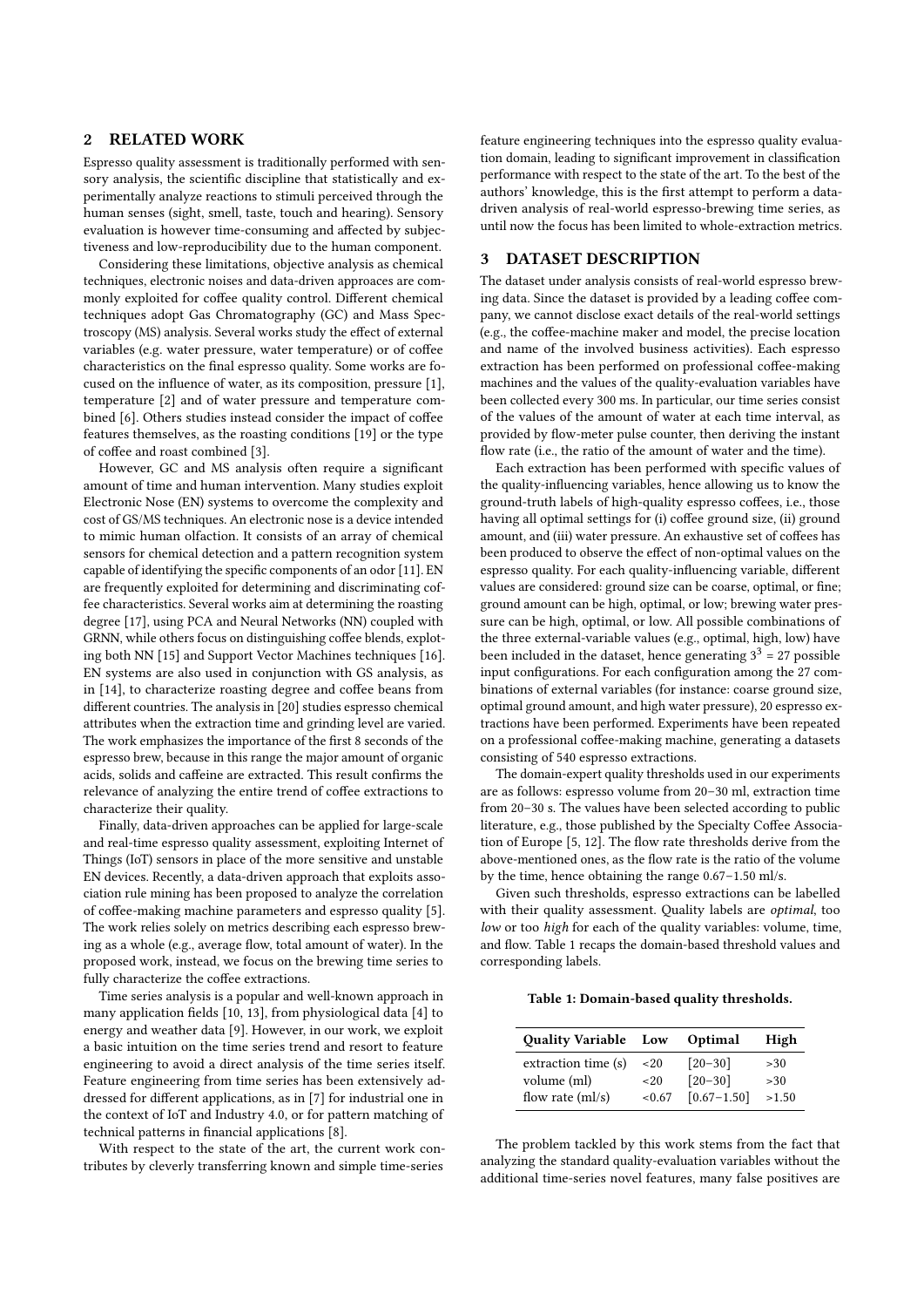provided: some espresso extractions are characterized by highquality values in terms of water amount, flow rate and extraction time, however, their ground size, ground amount or water pressure were not optimal (compensation effect [\[5\]](#page-5-11)).

#### 4 TIME-SERIES FEATURE ENGINEERING

Feature engineering refers to the process of extracting features from raw data. It is typically executed to improve the performance of predictive or classification models. In the current work, we exploit feature engineering to leverage the coffee-brewing time series with the aim of improving the espresso quality assessment.

For each coffee extraction, the time series of the flow-meter pulses is stored, with sampling time equal to 300 ms. Flow-meter pulses are firstly converted to quantity of brewed water  $q$ , as follows:

$$
q = \frac{num_p * pulse_q}{num_c} \tag{1}
$$

where  $num_p$  is the number of pulses of the flow-meter,  $pulse_q$ <br>represents the quantity of brewed water per pulse of the flow represents the quantity of brewed water per pulse of the flowmeter and  $num_c$  represents the number of brewed coffees. In the experimental data under analysis,  $pulse_q=0.5$  ml, as given by the coffee-machine datasheet, and  $num_c=2$ , since two espresso coffees are brewed for each extraction. The time series captures the water quantity over time, hence the instant flow rate is known.

Figure [1](#page-2-0) shows an example of a real time series from the dataset. We notice a clear two-segment trend that is observable for any arbitrary extraction: a first steeper phase is followed by a second part having a lower flow rate. This phenomenon is known by domain experts. In the first, transient, phase of coffee brewing, water is forced in the coffee panel inside the filter holder, and coffee grounds do not slow the water flow yet. On the contrary, in the second phase, water penetrate and dampen coffee grounds yielding the actual coffee extraction.

We propose to extract the following new features to capture the two-fold behavior of the extraction. We firstly determine the point where a significant flow variation is observed. We refer to this point as trend point. The trend point is used to approximate the water quantity time series as a polygonal chain. The approximate polygonal chain is constituted by two line segments that represent the two phases of the water flow and its vertex of intersection is the trend point. The trend point is estimated by considering the maximum variation of the slope average of the points in two consecutive not-overlapping sliding windows of size W. The *slope*  $s_i$  (or *gradient*) of two consecutive points<br> $\mathbf{a}_i = (t_i, a_i)$  and  $\mathbf{a}_i = (t_i, a_i)$  is computed as follows  $p_i = (t_i, q_i)$  and  $p_j = (t_j, q_j)$  is computed as follows.

<span id="page-2-1"></span>
$$
s_i = \frac{q_j - q_i}{t_j - t_i} \tag{2}
$$

In Equation [2,](#page-2-1)  $t$  is the time reference and  $q$  is the water quantity, and they represent the axes of Figure [1.](#page-2-0) The slope s describes the steepness of the water flow.

The procedure for the trend point estimation is reported in Algorithm [1.](#page-2-2)

The maximum variation of the slope and the corresponding points are initialized in Lines [1](#page-2-3) and [2.](#page-2-4) In Lines [4](#page-2-5) and [5,](#page-2-6) two consecutive not-overlapping sliding windows of size W are defined.

Let  $w_k$  be a time window of size W. The slope average  $w_{k_{mean}}$ of all consecutive points of the time window is computed as follows

$$
w_{k_{mean}} = \frac{1}{W - 1} \sum_{j=1}^{W - 1} \frac{q_j - q_{j-1}}{t_j - t_{j-1}}
$$
(3)

<span id="page-2-0"></span>

Figure 1: A real sample time series of the total water quantity of an espresso coffee brewing.

<span id="page-2-8"></span><span id="page-2-7"></span><span id="page-2-6"></span><span id="page-2-5"></span><span id="page-2-4"></span><span id="page-2-3"></span>

| <b>Algorithm 1:</b> Trend point computation                                   |  |  |
|-------------------------------------------------------------------------------|--|--|
| <b>Result:</b> Trend point                                                    |  |  |
| 1 <i>max</i> <sub>td</sub> = 0.0;                                             |  |  |
| 2 point <sub>max<sub>td</sub></sub> = $(0.0, 0.0)$ ;                          |  |  |
| 3 for $i = 0$ to $N - 2W$ do                                                  |  |  |
| $w_1 = range(i, i + W);$<br>$\overline{\mathbf{4}}$                           |  |  |
| $w_2 = range(i + W, i + 2W);$<br>5                                            |  |  |
| $w_{1_{mean}} = mean(compute\_slopes(w1));$<br>6                              |  |  |
| $w_{2mean} = mean(compute\_slopes(w2));$<br>7                                 |  |  |
| trend_dif $f = w_{2mean} - w_{1mean}$ ;<br>8                                  |  |  |
| $max_{td}$ , point <sub>max<sub>td</sub></sub> = updateMax(trend_dif f);<br>9 |  |  |
| 10 end                                                                        |  |  |
| 11 trend_point = $point_{max_{td}}$ ;                                         |  |  |
| 12 <b>return</b> trend point                                                  |  |  |
|                                                                               |  |  |

<span id="page-2-11"></span><span id="page-2-10"></span><span id="page-2-9"></span><span id="page-2-2"></span>where  $p_j = (t_j, q_j)$  and  $p_{j-1} = (t_{j-1}, q_{j-1})$  are consecutive points of the time window. of the time window.

The slope average is estimated for the two sliding windows, as reported in Lines [6](#page-2-7) and [7.](#page-2-8) The two terms capture the average flow rate in the corresponding time window. The difference of the two slope averages is computed in Line [8.](#page-2-9) The maximum slope variation and the corresponding point are updated in Line [9.](#page-2-10)

The point of maximum variation corresponds to the intersection point of the two considered sliding windows. The process is repeated until all N points of the time series are considered. Finally, the trend point is returned (Line [12\)](#page-2-11).

The trend point  $p_{tp} = (t_{tp}, q_{tp})$  represents the intersect vertex of an approximate polygonal chain of the water quantity time series. It is exploited to compute two features that capture the two phases of the espresso extraction. Let be  $p_0 = (t_0, q_0)$  and  $p_N =$  $(t_N, wq_N)$  the first and last points of the time series, respectively. We define  $s_1$  and  $s_2$  as follows.

$$
s_1 = \frac{q_{tp} - q_0}{t_{tp} - t_0} \tag{4}
$$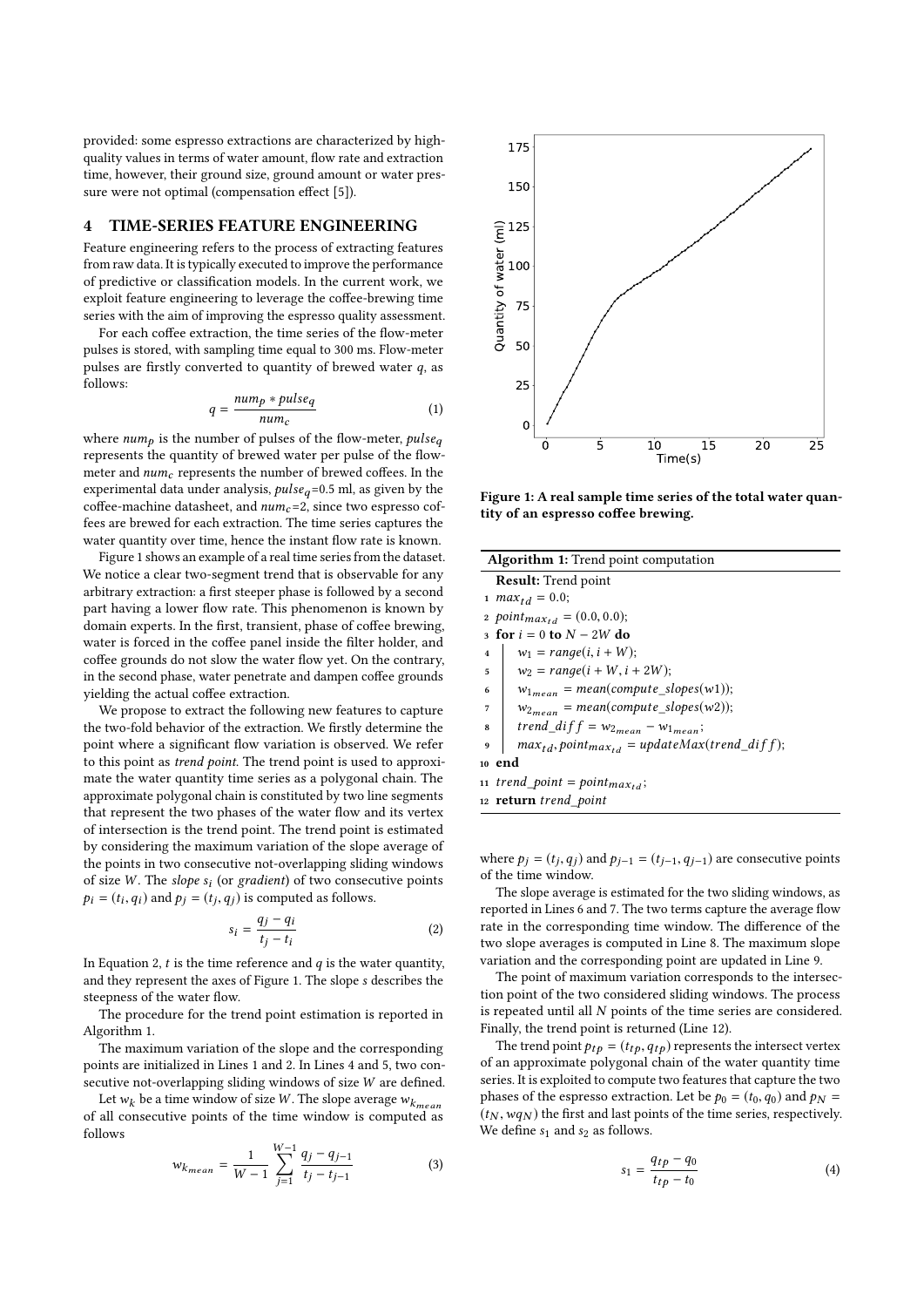<span id="page-3-0"></span>

Figure 2: Features engineered from the espresso extraction time series with Trend Point, Slope 1, and Slope 2.

$$
s_2 = \frac{q_N - q_{tp}}{t_N - t_{tp}}\tag{5}
$$

In Figure [2,](#page-3-0) the approximate polygonal chain of a coffee extraction time series is reported. The dashed line indicates the average water flow. The slope  $s_1$  represents the average flow of the first phase of the espresso brewing while slope  $s_2$  the average flow of the second phase. These two features are exploited in the analysis to better characterize the coffee extraction, providing additional information with respect to the overall average flow. The extracted features will also be exploited to compute new ranges for the optimal quality parameters, hence improving the recognition of high-quality coffees.

## 5 EXPERIMENTAL RESULTS

This section provides a description of the data cleaning procedures applied to the dataset (Section [5.1\)](#page-3-1), a discussion of the data characterization of the extracted features (Section [5.2\)](#page-3-2), and their contribution to the espresso quality assessment improvement (Section [5.3\)](#page-3-3).

#### <span id="page-3-1"></span>5.1 Data cleaning

The dataset has been pre-processed by applying the data cleaning steps described in [\[5\]](#page-5-11). The original dataset consists of 1080 coffees, corresponding to 540 extractions. Among them, 30 extractions were missing the time series data due to low-level hardware issues. Domain-driven thresholds, aimed at removing values being unacceptable for the phenomena under exam, lead to other 38 extractions to be discarded. As described in [\[5\]](#page-5-11), domain-driven threshold values of valid espresso extractions have been set to 10–40 ml and 10–40 s, according to leading industrial domain experts. Finally, the statistical-based outlier removal approach of [\[5\]](#page-5-11) removed 15 additional samples from the dataset. After the cleaning procedure, 457 extraction time series remain out of the 540 original records.

#### <span id="page-3-2"></span>5.2 Data characterization

We firstly analyze the relationship between the extracted features and the quality-evaluation variables (i.e., total extraction time, average flow rate, total water amount). The trend point and the consequent slope values have been computed with a window size W set to 10.

The correlation analysis shows that slope  $s_2$  is highly correlated with the average flow rate (over the whole extraction), with a Pearson correlation coefficient equal to 0.95, and the total brewing time, with a correlation coefficient of -0.94. As expected, lower flow rates lead to longer extraction times, since the total amount of coffee is an almost constant goal of the coffee machine.

We then investigate the relationship between the two average flows (i.e.  $s_1$  and  $s_2$ ) and the three external quality-influencing variables: water pressure, coffee ground amount and coffee ground size, also known as grinding setting).

Figure [3](#page-4-0) shows the pressure behavior with respect to  $s_1$  and  $s_2$ . The pressure values (low, optimal, and high) are represented by the label in the scatter plot. We can observe that coffee extractions in the  $(s_1, s_2)$  space are clearly divided in three macro-areas, determined by  $s_1$  value. The central partition is characterized by an optimal pressure, while the first and last areas by low and high values of pressure respectively. Hence, the value of the external variable highly influence the first phase of coffee extractions, when water is forced into the coffee panel. To a low pressure corresponds a low water flow in the initial phase and vice versa for the high pressure. The flow in the second phase is instead almost independent from the pressure value.

Regarding the total amount of water, we report in Figure [4](#page-4-1) the coffee extractions as a function of  $s_1$  and  $s_2$ . Differently from the pressure-labeled scatter plot, it is not observable a sharp distinction. We can however identify a relationship with  $s_2$ . Higher amounts of coffee ground lead to lower values of the flow s<sub>2</sub>. In this case, the average flow in the second phase of the extraction is hindered by the higher amount of coffee ground. Hence, the water flow is reduced. Likewise, the lower quantity of coffee ground facilitates the flow of water, with a consequent increase in flow  $s_2$ . The coffee ground amount, instead, do not influence  $s_1$ , since it captures the average flow of the water when it is forced in the coffee panel and before the coffee ground tampering.

Finally, we observe a similar behavior when considering the coffee ground size (i.e., grinding settings), hence we do not report the plot. A coarser grinding generally corresponds to a higher flow. The finer coffee grinding instead hinders the water flow. This results in a lower flow  $s_2$  in the second phase of the coffee extraction.

#### <span id="page-3-3"></span>5.3 Quality Evaluation

In this section, we evaluate the extracted feature ability to characterize espresso quality and to improve the detection of highquality espresso coffees. All the three external variables are under the barista control. However, brew pressure is set at first in the espresso machine calibration phase and it is periodically checked and configured, typically with the support of technicians. On the other hand, the grinding settings and the amount of coffee ground are determined by the barista at each espresso brewing. Hence, it is particularly relevant to control that these two external variables are set properly by the barista. In existing works, domain-experts and data-driven thresholds on quality indexes, such as espresso volume, extraction time and brewing flow rate, have been applied to evaluate coffee quality. The analysis in [\[5\]](#page-5-11)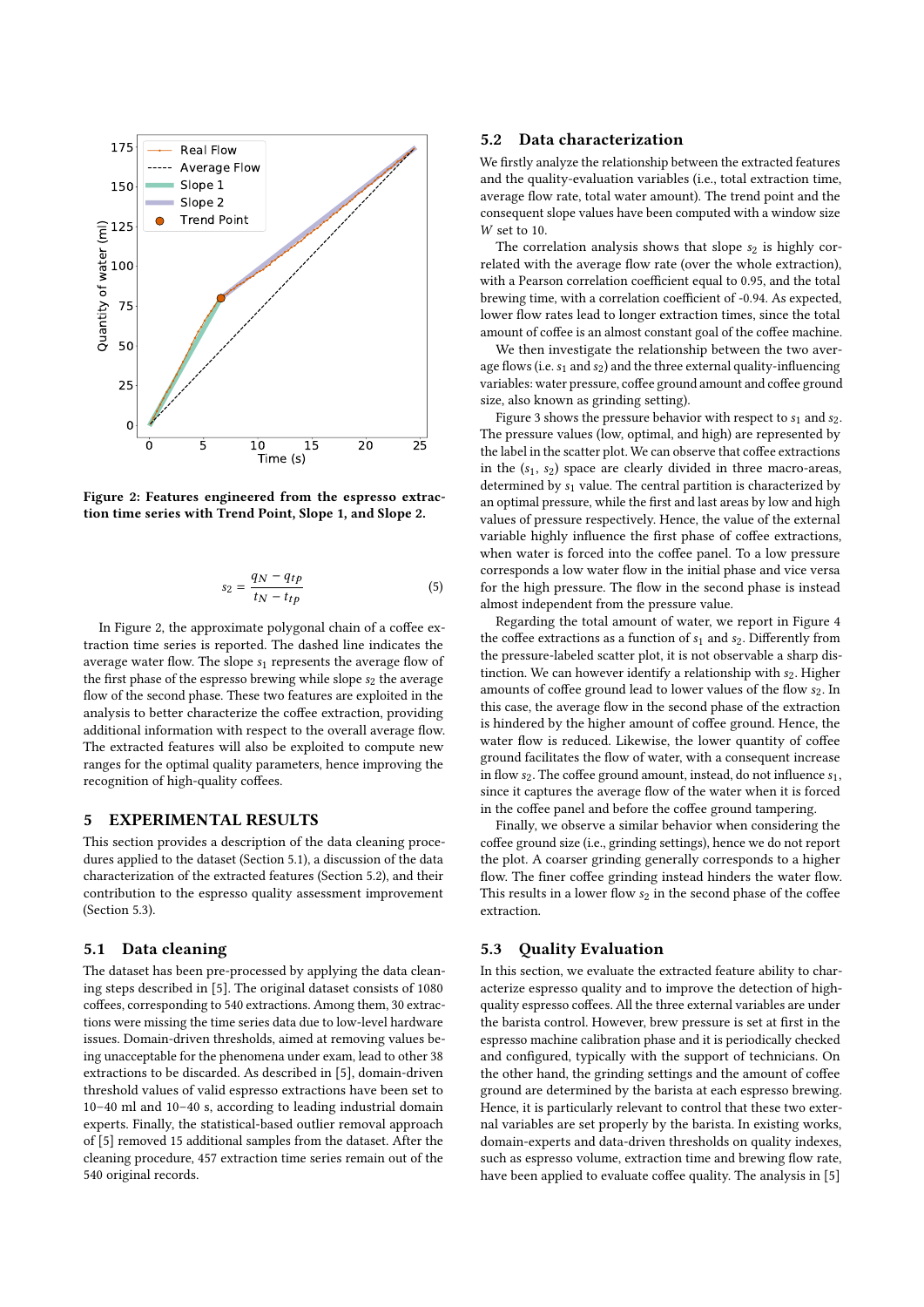<span id="page-4-0"></span>

Figure 3: Extractions in the proposed feature space, labeled according to the water pressure value.

<span id="page-4-1"></span>

Figure 4: Extractions in the proposed feature space, labeled according to the coffee ground amount.

explored the phenomena of compensating sub-optimal values of different external variables. A compensation effect is observable when configurations of values of external variables allow to achieve apparently high-quality coffees, in terms of quality indexes, despite one or more values are, in fact, not optimal. Interpretable exploration techniques highlighted that high amounts of coffee ground, that generally hinder the water flow and lead to long percolation times, could be compensated by a coarser grinding that, on the other hand, facilitates the flow [\[5\]](#page-5-11). Similarly, the low amounts of coffee ground could be compensated by a finer grinding. Despite the optimal quality-index values, the low amount of coffee has generally a negative impact on coffee intensity and body, and therefore on the final customer

experience, hence possibly affecting also the brand image of the coffee supplier. To this aim, we exploit the time-series features to better characterize the quality of espressos so that false highquality coffees can be detected and, if not totally avoided, at least significantly reduced.

As a reference, we consider domain-driven thresholds on coffee quality indexes. In Figure [5](#page-5-19) the espresso extractions with optimal values of quality indexes are reported in the  $s_1$  and  $s_2$ space. They can be grouped as follows. (i) True high-quality extractions present optimal values for both the quality-evaluation indexes and, in particular, for all external variables. (ii) False high-quality extractions present optimal quality-index values with respect to domain-expert thresholds, but at least an external variable has a sub-optimal value [\[5\]](#page-5-11). Such espresso extractions (ii) are the result of compensation effects.

We refer to true high-quality extractions as optimal, and we characterize them as a function of the proposed time-series features  $s_1$  and  $s_2$ . Let O be the set of *optimal* extractions  $\{o_1, o_2, ..., o_N\}$ , where each point  $o_i \in O$  is defined in terms of  $s_1$  and  $s_2$ , i.e.,  $o_i = (o_{i_s}, o_{i_s})$ . We define novel quality thresholds for optimal<br>extractions  $T$  and  $T$  in the  $(c_s, c_s)$  space as follows: extractions  $T_{o\_min}$  and  $T_{o\_max}$  in the (s<sub>1</sub>, s<sub>2</sub>) space as follows:

$$
T_{o\_min} = (min(o_{i\_s_1}), min(o_{i\_s_2}))
$$
\n(6)

$$
T_{o\_max} = (max(o_{i\_s_1}), max(o_{i\_s_2}))
$$
\n(7)

Among the whole set of espresso extractions  $E = \{e_1, e_2, ..., e_M\}$ ,<br>a generic sample  $e_i = (e_i, e_2, ...) \in E$  is labeled as optimal a generic sample  $e_j = (e_{j_s}, e_{j_s}) \in E$  is labeled as optimal<br> $e_i \in O$  with  $O \subseteq E$  if its values of flow rate  $(e_i, e_j)$  are a generic sample  $e_j = (e_{j_s_1}, e_{j_s_2}) \in E$  is labeled as optimal  $e \in O$ , with  $O \subseteq E$ , if its values of flow rate  $(e_{j_s_1}, e_{j_s_2})$  are within the thresholds  $T$  and  $T$ within the thresholds  $T_o$ <sub>min</sub> and  $T_o$ <sub>max</sub>.

In Figure [5](#page-5-19) two rectangular areas are shown. The green area contains the optimal extractions. Its boundaries are defined by the thresholds  $T_{o\_min}$  and  $T_{o\_max}$ . The orange dashed area contains the false high-quality extractions, which current state-of-theart solutions would (incorrectly) classify as high-quality coffees. Exploiting the proposed thresholds in the new feature space, we can detect many false positives (orange squared points in the plot). Specifically, instead of assigning an optimal label to the overall 67 extractions (green and orange ones), we can correctly detect the 20 true optimal extractions (green ones), and we can discard 31 out of 47 false positives (orange ones). State of the art thresholds would lead to the same true positive detection (20 out of 67), while the proposed approach leads to a drastically better accuracy (76% instead of 30%) and precision of high-quality extractions (56% instead of 30%).

To drill down the analysis, we further distinguished two types of false positives, stemming from different compensation effects: (i) low amount of coffee ground with fine grinding and (ii) high amount of coffee ground with coarse grinding. The former is less common, since very few baristas intentionally use higher amounts of coffee ground, being a cost for them. On the contrary, the latter is much more frequent, because it brings savings on coffee ground costs. For this reason, extractions affected by the latter are of greater interest.

In Figure [6](#page-5-20) three areas are shown. The green one still contains the true optimal extractions, the blue one contains the extractions belonging to the first type of compensation and the orange one now contains only the extractions belonging to the second type of compensation. Again, exploiting thresholds in the new feature space, the target extractions can be correctly classified and the compensation effect can be detected. Results show that all 23 extractions from type-(ii) compensation can be correctly detected, besides 8 extractions out of 24 from type-(i) compensation, which means improving from 30% accuracy of data-driven state of the